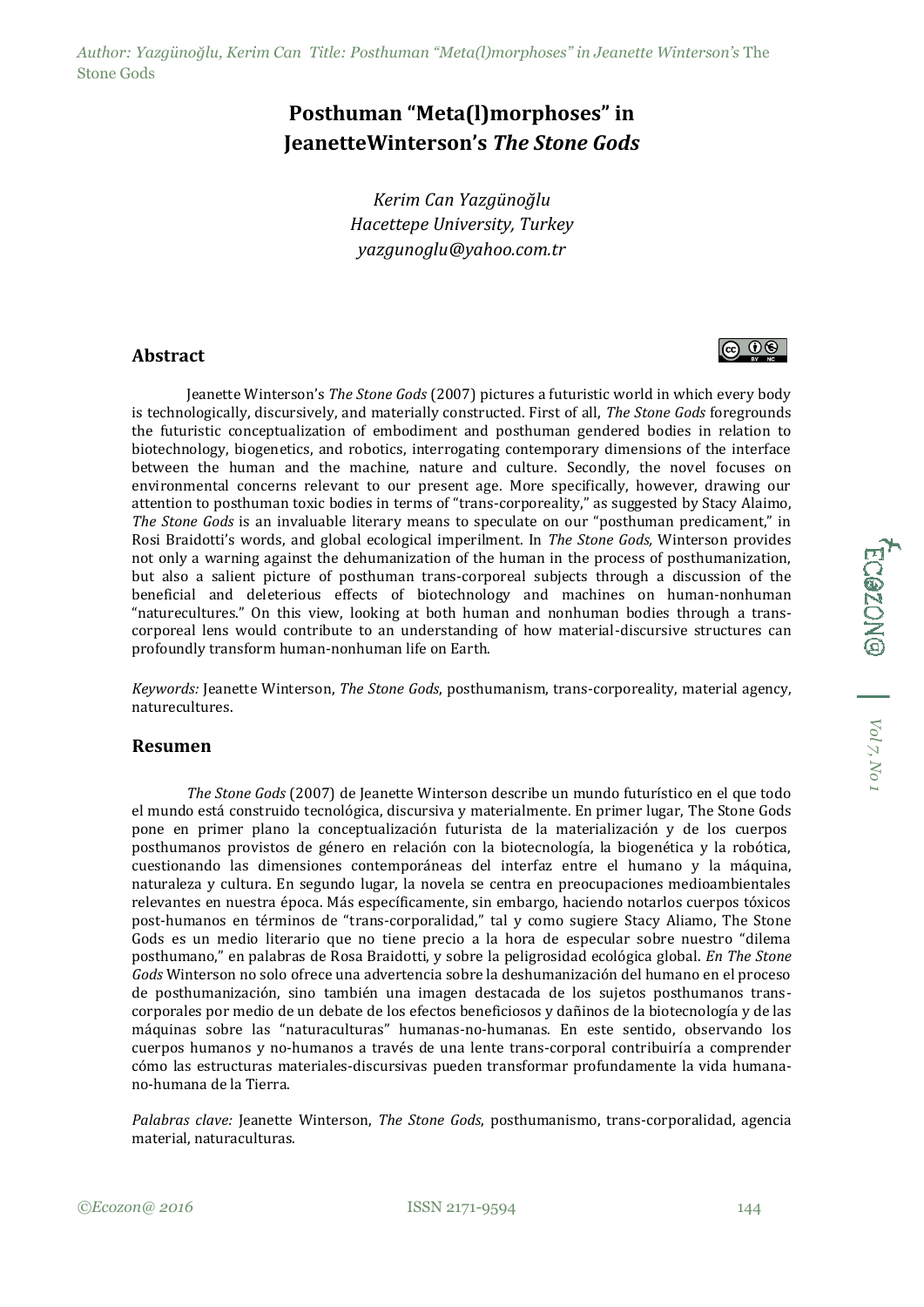*Author: Yazgünoğlu, Kerim Can Title: Posthuman "Meta(l)morphoses" in Jeanette Winterson's* The Stone Gods

The body has long been a social, cultural, political, and literary touchstone in the humanities and social sciences, not just as a discursive construction and a corporeal abstraction but also as a literary element of bodies politic. Recently, however, the understanding of the body has undergone a significant change in environmental theories with the advent of posthumanism $(s)^1$ . Posthumanist ontologies of the material body foregrounded by various figures from both the natural and social sciences, such as Karen Barad, Nancy Tuana, Stacy Alaimo, Vicki Kirby, and Jane Bennett, moved the postmodern discussions of the discursive body in a new direction, resulting in the emergence of a posthuman turn. This new focus on the materiality of the body also triggered a shift in the contemporary British novel, which is evident in Jeanette Winterson's later work, such as her 2007 novel, *The Stone Gods*. In other words, although Winterson focuses on a postmodern understanding of the body as a textual entity in *Written on the Body* (1992), she demonstrates in *The Stone Gods* how both discursive and material practices affect and reconfigure human and nonhuman subjectivities as well as the physical environment. Firstly, *The Stone Gods* brings to the fore the futuristic conceptualization of embodiment and posthuman gendered bodies in relation to new technologies, such as biotechnology, biogenetics, and robotics, interrogating contemporary dimensions of the interface between the human and the machine, nature and culture by developing the debate about what posthumanness is. Secondly, drawing our attention to posthuman toxic bodies, *The Stone Gods* is an invaluable literary source to speculate on our "posthuman predicament," in Rosi Braidotti's words, and global ecological imperilment. Not only does Winterson provide a warning against the dehumanization of the human in the process of posthumanization, but also creates a salient picture of posthuman trans-corporeal subjects, artificial embodiment, sentient machines, and *Homo sapiens*/*Robo sapiens*, through discussing the beneficial and deleterious effects of biotechnology and machines on the human-nonhuman. In this regard, looking at both human and nonhuman bodies through a trans-corporeal lens might contribute to the understanding of how material-discursive structures can profoundly transform human-nonhuman life on the planet.

-

ECOZON<sup>@</sup> | <sup>Vol7, No</sub></sup>

<sup>1</sup>The term posthumanism ranges from "(a) an enthusiastic embrace of new 'anthropo-technologies' and the many new freedoms that they may bring us (known as *popular* or *liberal* posthumanism, or simply *transhumanism*), (b) the embrace of those technologies' potential to dissolve ossified humanist pretensions of the human and the non-human (known as *critical*, *cultural* or *radical*  posthumanism), (c) the insistence on the ubiquity of other, non-human forms of agency, which reframes the human as just one among many players in the game that is our life, and thus strips us of the exceptionalism that once set us apart from the rest of the world (*methodological*  posthumanism), to, finally, (d) a deep skepticism regarding the desirability of all the changes in our condition that are already taking place or are being envisaged for the near future (*dystopian*  posthumanism, or, rather disparagingly '*bioconservatism')*" (Hauskeller, Philbeck and Carbonell 6- 7).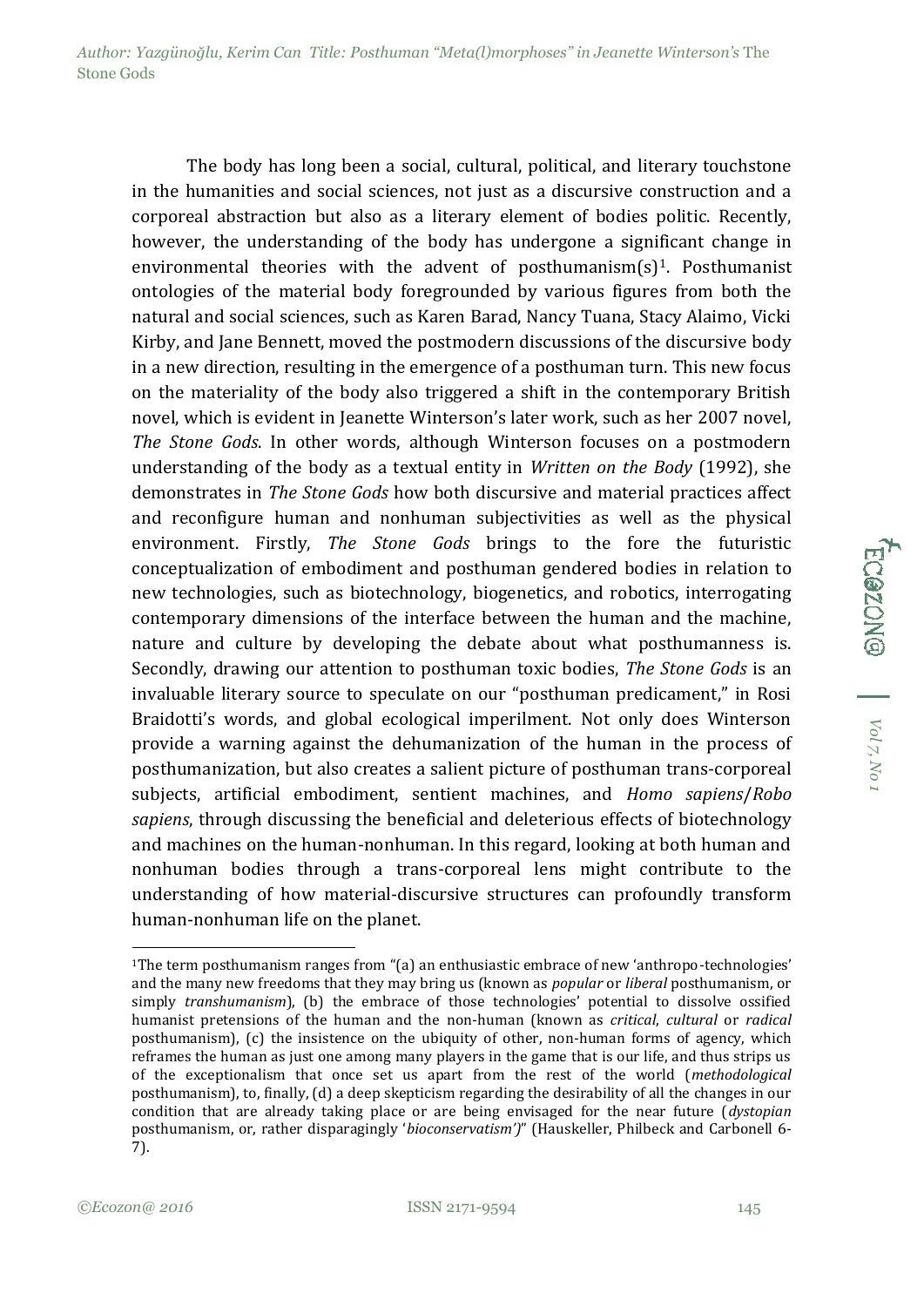Through an examination of the fluid boundaries between the body, biotechnology, and the physical environment, I will argue in this article that Winterson brings *The Stone Gods* into new dialogue with critical posthuman discourses on the entangled relations between physical and social bodies, the material and the immaterial self, and the organic and the technologically-enhanced body. Drawing upon the arguments and concepts put forward by new materialist and critical posthumanist theorists, I will trace the relationship the novel insinuates between corporeality, gender, biotechnology, ecology, and toxicity with a particular focus on posthuman "trans-corporeality." Before exploring bodily identity and material self with regard to changing technologies and ecologies, as illustrated in the novel, however, a brief introduction to the material turn is necessary.

Material feminists, such as Karen Barad and Stacy Alaimo, currently theorize human and nonhuman corporealities by engaging with the porous boundaries between bodies and physical environments. In their theorization of the body, the material body is no longer regarded as a fixed, static, immutable, and encircled entity that is temporally and spatially confined to only one territory. Rather, corporeality, as Elizabeth Grosz reflects, "can be understood as a series of surfaces, energies, and forces, a mode of linkage, a discontinuous series of processes, organs, flows, and matter" (120). Parallel to suggestions made by a number of material feminists, the posthuman body undoubtedly emerges from the complex entanglements of nature and culture, which new materialist and posthuman theories emphatically highlight, arguing that not only biological entities, but matter itself, in its various manifestations, also possesses agentic capacities. Jane Bennett, for example, defends the idea that matter has "a vitality intrinsic to materiality," and contests the older visions of matter as a "passive, mechanistic, or divinely infused substance" (xiii). According to Bennett, matter has agency or capacity to affect and be affected in its complex interactions with human and nonhuman factors. In a similar way, Serpil Oppermann remarks that the "old conceptions of matter as a stable, inert, and passive substance, and of the human agent as a separate observer always in control, are being replaced here by the new posthumanist models that effectively theorize matter's inherent vitality" (465). This vision of matter as agentic, effective, and beyond human control is of great importance in understanding the "interfolding network of humanity and nonhumanity" (Bennett 31). Material agencies, then, as new materialist theorists underline, can "aid or destroy, enrich or disable, ennoble or degrade us" (Bennett ix). As a result, the posthuman concept of "material-discursive" bodies (in Karen Barad's sense) illustrates both positive and negative interactions of nature and culture.

Accordingly, human and nonhuman corporealities must be seen more as a site of intermeshment within the nonhuman world than as a pure material entity, thereby becoming "trans-corporeal," which Alaimo identifies as "interchanges and FC@ZON@ | Vol7, No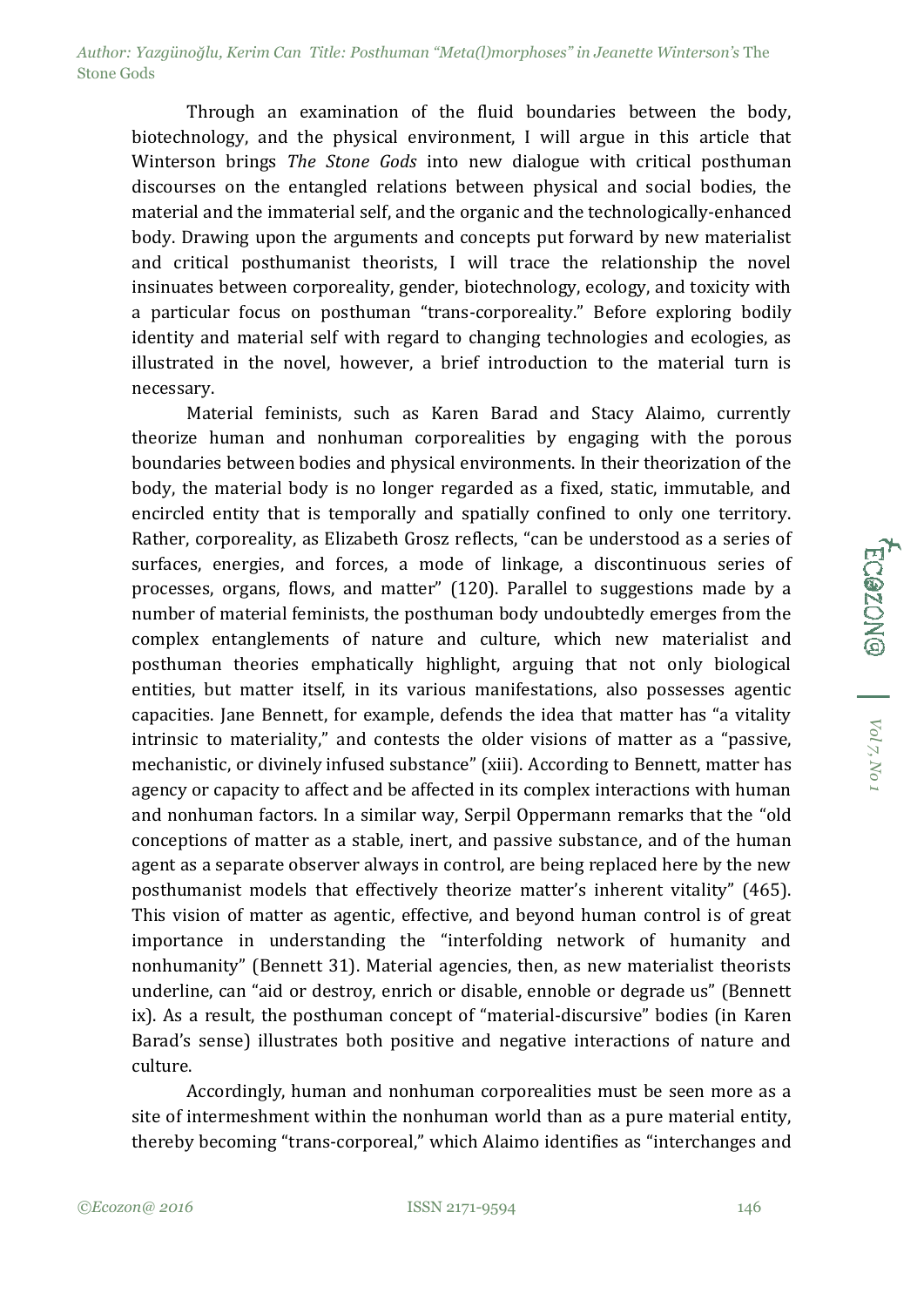interconnections between various bodily natures" (*Bodily* 2). Trans-corporeality refers to the inseparability of human and nonhuman corporeality from the environment. Intertwining in toxic pollutants, viruses, chemical substances, and contaminated landscapes, the body, as Alaimo argues, is extremely "vulnerable to the substances and flows of its environments" (*Bodily* 28). Therefore, the posthuman body becomes a trans-corporeal site of danger. Posthuman transcorporeality of material bodies, as indicated above, regards the posthuman body as "vital," "intra-active," agential, toxic, relational, "porous," and "vibrant." Additionally, trans-corporeal bodies are material ontic agents in human entanglement with the nonhuman and the material world. In line with this understanding of corporeality, Diana Coole and Samantha Frost, in *New Materialisms* (2010), propound the view that "[p]aying attention to corporeality as a practical and efficacious series of emergent capacities [...] reveals both the materiality of agency and agentic properties inherent in nature itself" (20).

On that basis, Winterson similarly suggests that all bodies are enmeshed within other material bodies, and she sees the posthuman gendered body as a pliable and fluid entity as well as a material actor. Winterson's novels, as Jago Morrison notes, "carry out a genealogical investigation of flesh and its pleasures, tracing the processes by which sexed bodies are materialised over time" (174). Winterson's contribution to the posthumanist discourse, then, is that she introduces material flexibility into gendered human and nonhuman subjectivities so as to support the idea of posthuman ontological difference, for she is against the transhumanist idea that "essence becomes non-essence, and uniqueness is converted into sameness" (Sheehan 254). She also introduces a "literary posthumanism" (Sheehan 246). *The Stone Gods* brings into focus literary posthuman issues regarding the theorization of (now technological) body, gender, embodiment, toxicity, sexual difference, and subjectivity, where corporeality is interpreted as a plastic material-discursive entity open to the physical environment. In this sense, *The Stone Gods* brings theory to life, giving shape to the posthuman.

*The Stone Gods* is comprised of three time zones in which the gendered corporeal entities are transformed in relation to the physical environment. In the first section, Billie Crusoe works for a corporation called "MORE" in the near future and goes on an expedition to Planet Blue with Spike, a female robot Winterson calls "Robosapiens," because Billie's world is on the verge of total collapse, and the future clearly belongs to the posthuman cyborg. By means of new technologies, such as DNA enhancement, human bodies are reconstituted as a kind of cyborg. In such a post-technological environment, human and nonhuman bodies have also become totally toxic since they are exposed to extreme toxicity due to pollution on the land and in the water and air. The second section is set in the 1770s on Easter Island, where people have literally destroyed all the forests in the course of constructing their stone idols. The protagonist is again Billy Crusoe, whose gender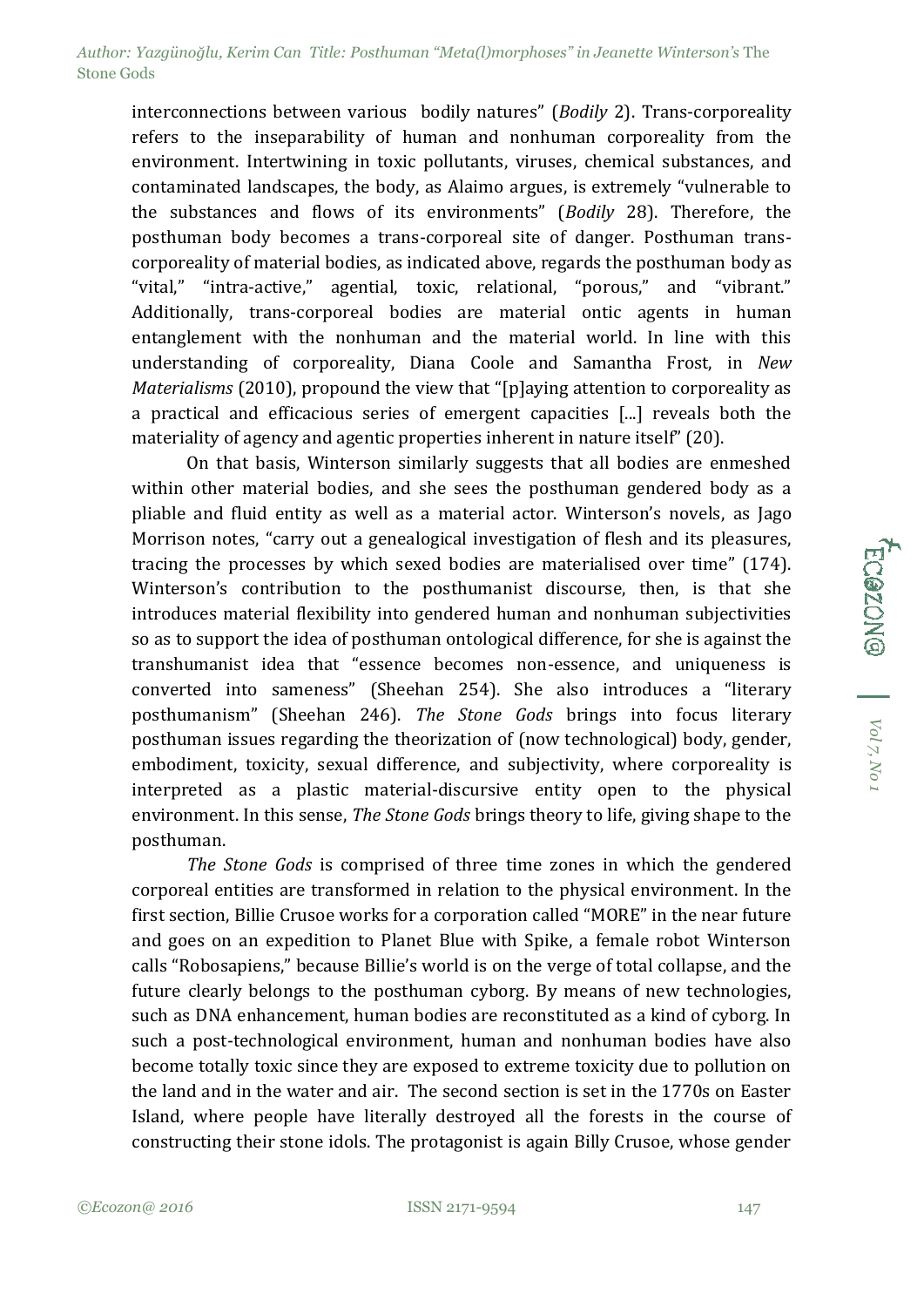role here changes into that of a male subject. In the last two sections of the novel, after a nuclear war, the entire planet is polluted and divided into Tech City and Wreck City. Tech City is a hyper-technologized society where human bodies are technologically constructed, whereas in Wreck City human bodies are exposed to nuclear waste and toxicity. People live in toxic landscapes in Wreck City, and are regarded as outcast bodies—as the ultimate "others." Winterson's posthuman novel, in this light, illustrates bodily natures in relation to nuclear waste, toxicity, and the interactions between corporeal and trans-corporeal bodies.

Winterson's work, as Sonya Andermahr points out, is "well known for its multiple border-crossings and fantastic journeys through space, time, genre, and gender. Her fictional universes blur the boundaries between masculine and feminine, past and present, material and magical worlds" ("Cyberspace" 108). *The Stone Gods* posthumanizes a futuristic and post-technological world in which every boundary is not only deconstructed but also biotechnologically, discursively, and materially reconstructed. In a hyper-technologized society in the first part, Planet Blue, of *The Stone Gods*, a mixture of ecological science fiction and cyberfiction, posthuman techno-embodiment and gendered selves are entwined with biotechnology and machinery. The narrator/protagonist of the novel, Billie/Billy Crusoe, as a scientist in Enhancement Services who is androgynous and bisexual in her/his temporal and spatial adventures throughout the novel, helps people of the Central Power to enhance their lives. The Central Power is one of three governmental institutions, together with the Eastern Caliphate and the Sino-Mosco Pact in Orbus. The technologically advanced one is the Central Power, with "twenty-two geo-cities" (6), which stands for "a visible and invisible sign of progress and power" (5). Inhabitants of the Central Power are biogenetically fixed, and they are controlled through the use of biopolitics by the ruling elite. Biotechnologies, such as genetic replication, genetic tinkering, genetic engineering, and biogenetics, permeate the lives of the inhabitants of the Central Power. For instance, Billie/Billy's boss, Manfred, says: "a world that clones its meat in the lab and engineers its crops underground thinks natural food is dirty and diseased" (9). It is significant to note that "natural" bodies, human/nonhuman, are seen as "dirty" in this post-technological community. Nevertheless, Billie/Billy is against the technologization of life, bodies, and selves. Unlike her, most citizens are drawn to genetic fixing. People want to be young and beautiful, and the material-discursive relations affect everybody except for a minority who do not favor this trend in this society.

> Manfred is one of those confident men who have had themselves genetically Fixed as late-forties. Most men prefer to Fix younger than that, and there are no women who Fix past thirty. 'The DNA Dynasty,' they called us, when the first generation of humans had successful recoding. Age is information failure. The body loses fluency. Command stations no longer connect with satellite stations. Relay breaks down. The body is designed to repair and renew itself, and most cells are only about a third as old as our birth years, but mitochondrial DNA is as old as we are, and has always accumulated mutations and distortions faster than DNA in the nucleus. For centuries we couldn't fix that - and now we can. (Winterson 10-11)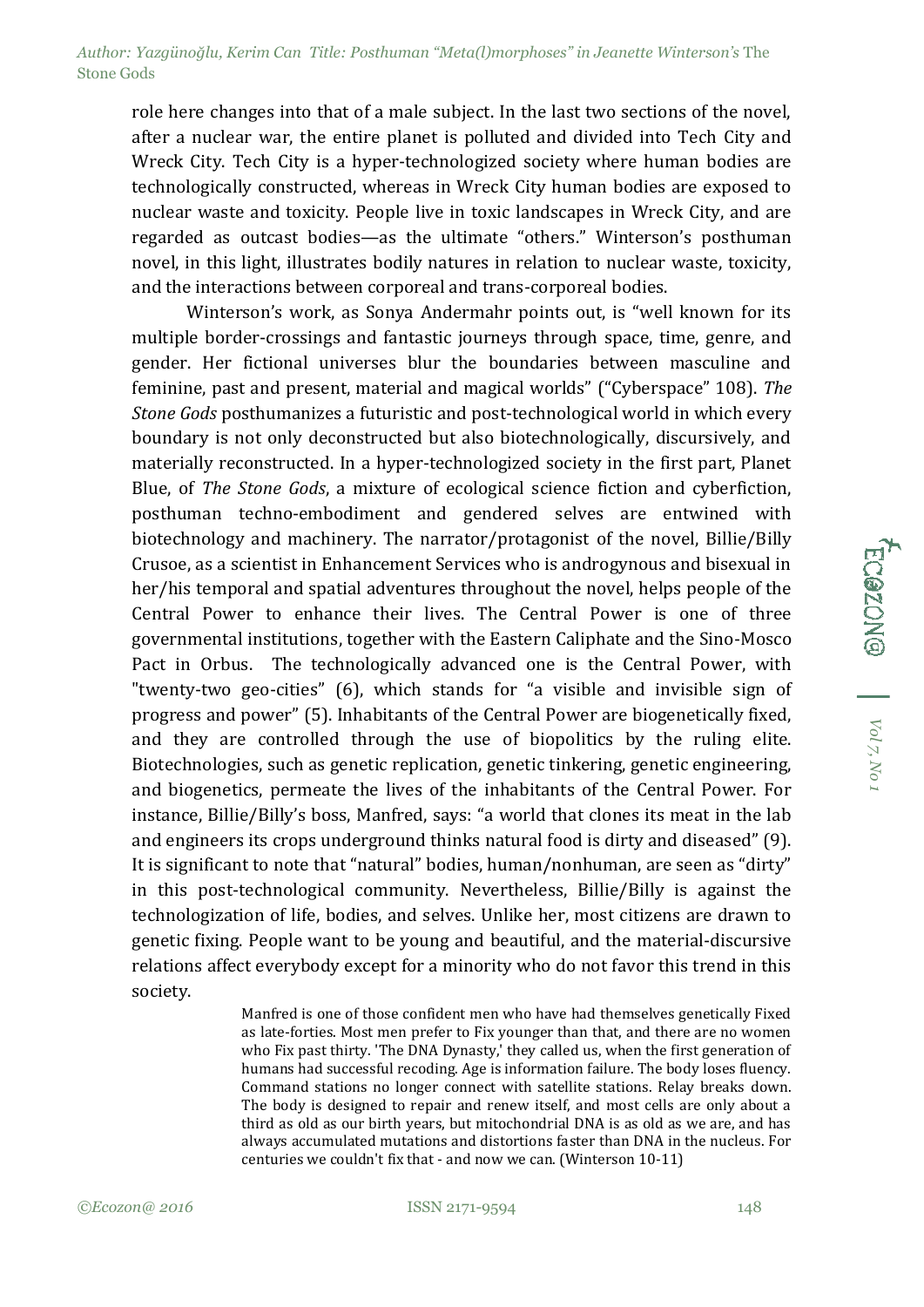In this posthuman society, fixing DNA, as Manfred mentions, opens up new spaces for body modification. The body is both discursively and materially reconstructed. The genetically modified bodies are by all means inseparable from "naturecultures" (in Donna Haraway's words) in Orbus. What stands out as their trans-corporeality is that human and nonhuman bodies are imbricated with each other. As Alaimo clarifies, "the material self cannot be disentangled from networks that are simultaneously economic, political, cultural, scientific, and substantial" ("New Materialisms" 282). In Orbus, these factors have a great impact over the bodies of men and women and children, for these naturecultures and the material world of Orbus are part of the "Phenomena" suggested by Karen Barad. In her article entitled "Nature's Queer Performativity," Barad highlights the fact that "Phenomena are entanglements of spacetimematter, not in the colloquial sense of a connection or intertwining of individual entities, but rather in the technical sense of 'quantum entanglements,' which are the (ontological) inseparability of agentially intra-acting 'components'" (125). This complex of agential phenomena is depicted through the use of discontinuous but interrelated narratives in Winterson's text, creating a "post-generic" posthuman story (Sheehan 255). In the posthuman story, trans-corporeal subjects encompass multiple identities that are malleable, depending upon the temporal and spatial conditions. Nevertheless, in this biotechnological society, the aforementioned fixity is seen as a way of "normalizing" the body, although "Winterson," as Sonya Andermahr notes, "continually returns to the idea that the self is not fixed" (*Jeanette* 29). She destabilizes the fixity of the gendered self, and what's more, she displays the posthuman ontological flexibility and fluidity of subject positions in terms of transgressing Cartesian dualisms and boundaries. Indeed, *The Stone Gods* "promotes ontological relativism and a subjective understanding of the world [space], rejecting the idea of a fixed self" (Andermahr, *Jeanette* 28-9).

But while Winterson criticizes the fixity and sameness of corporeality, she also questions the dominance of new technologies. In the Central Power, having been bio-technologically modified, people are transformed into posthuman beings who are not at all transgressive, as would be expected of the posthuman corporeality. In this sense, new technologies construct a posthuman transcorporeality by breaking down the boundaries; that is, the posthuman transcorporeality challenges the interface of human/machine, the natural/the postnatural in relation to the physical environment. "Every human being in the Central Power," writes Winterson in the novel, "has been enhanced, genetically modified and DNA-screened. Some have been cloned. Most were born outside the womb. A human being now is not what a human being was even a hundred years ago. So what is a human being?" (77). In Neil Badmington's words, posthumanist thought "emerges from a recognition that 'Man' is not the privileged and protected center, because humans are no longer – and perhaps never were – utterly distinct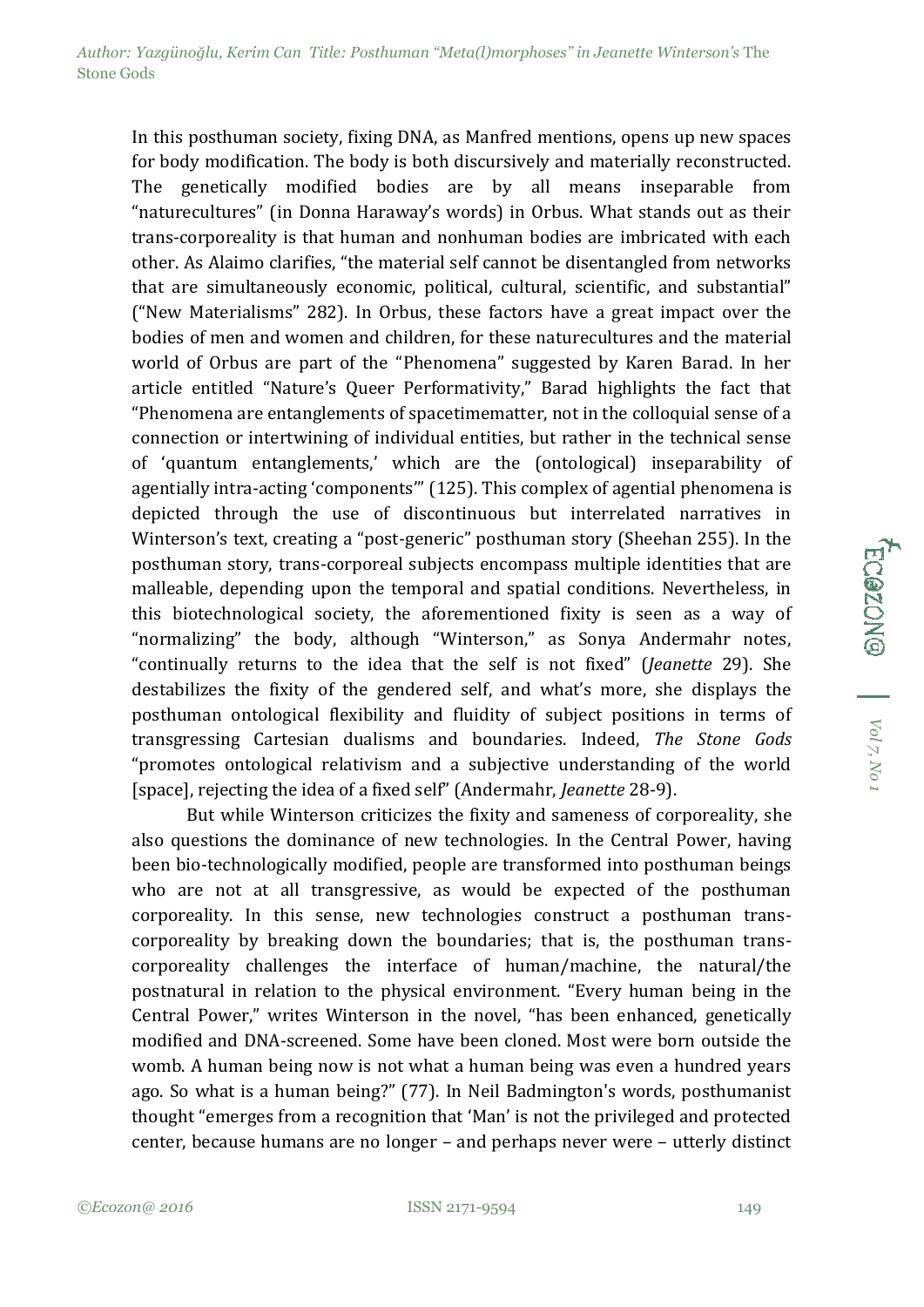from animals, machines, and other forms of the 'inhuman'"(374). Obviously, posthumanist discourse disrupts the anthropocentric understanding of "Human" as central actors and interrogates what counts as "human" or "nonhuman" by blurring the boundaries between human, machine, nonhuman animals, and morethan-human naturecultures. Likewise, as N. Katherine Hayles argues in *How We Became Posthuman*, "the posthuman view configures human being so that it can be seamlessly articulated with intelligent machines. In the posthuman, there are no essential differences or absolute demarcations between bodily existence and computer simulation, cybernetic mechanism and biological organism, robot teleology and human goals" (3). In other words, "we are not who 'we' once believed ourselves to be. And neither are 'our' others" (374). In *The Stone Gods*, this kind of "we"/"others" binary opposition is disrupted and eliminated, but it is reconstructed anew in the Wreck City in the novel, pitted against the Tech City. In the Wreck City, posthuman cancerous people are hidden from the inhabitants of the Tech City, and these cancerous people are regarded as "others." Otherness has to do with the fact that "the posthuman is the *other than human*, where otherness is defined by the principle of transformation" (Sheehan 246). Enmeshed in the physical environment, the human body cannot be thought to be separable from other nonhuman bodies. As Ollivier Dyens argues, "when the body is transformed, whether naturally or artificially, its relationship to the environment is affected, and it can no longer exist exactly as before" (55). It is through three post-generic narratives that the boundaries of human and nonhuman corporealities have become malleable and transformative in line with biotechnological changes and transformations in ecology in advanced technologized societies in the novel. In this context, Winterson not only celebrates transgressive politics of the posthuman, but also clearly warns her readers against a posthuman futurity controlled by new technologies in *The Stone Gods*.

The posthuman is beyond any entrenched notion of what "human" is, for the posthuman entails human and nonhuman bodies that can at once become real or virtual, organic or inorganic, natural or postnatural. As Barad states, all bodies are apparatuses in this re-configuring intra-active phenomena (*Meeting* 148-149). Corporealities in Orbus are apparatuses that are intra-acting with other naturecultures, biotechnology, robotics, and information technologies. Genetically engineered bodies become posthuman through biotechnological transmutations. As Patricia MacCormack points out, the posthuman, "like the queer, is the materially incarnated agency emergent from an alteration of paradigms of humanism" (113). The novel's posthuman bodies certainly emerge from such alterations when they become sexually queer after genetic fixing:

> Celebrities are under pressure, no doubt about it. We are all young and beautiful now, so how can they stay ahead of the game? Most of them have macro-surgery. Their boobs swell like beach balls, and their clicks go up and down like beach umbrellas. They are surgically stretched to be taller, and steroids give them muscle-growth that turns them into star-gods. Their body parts are bio-enhanced,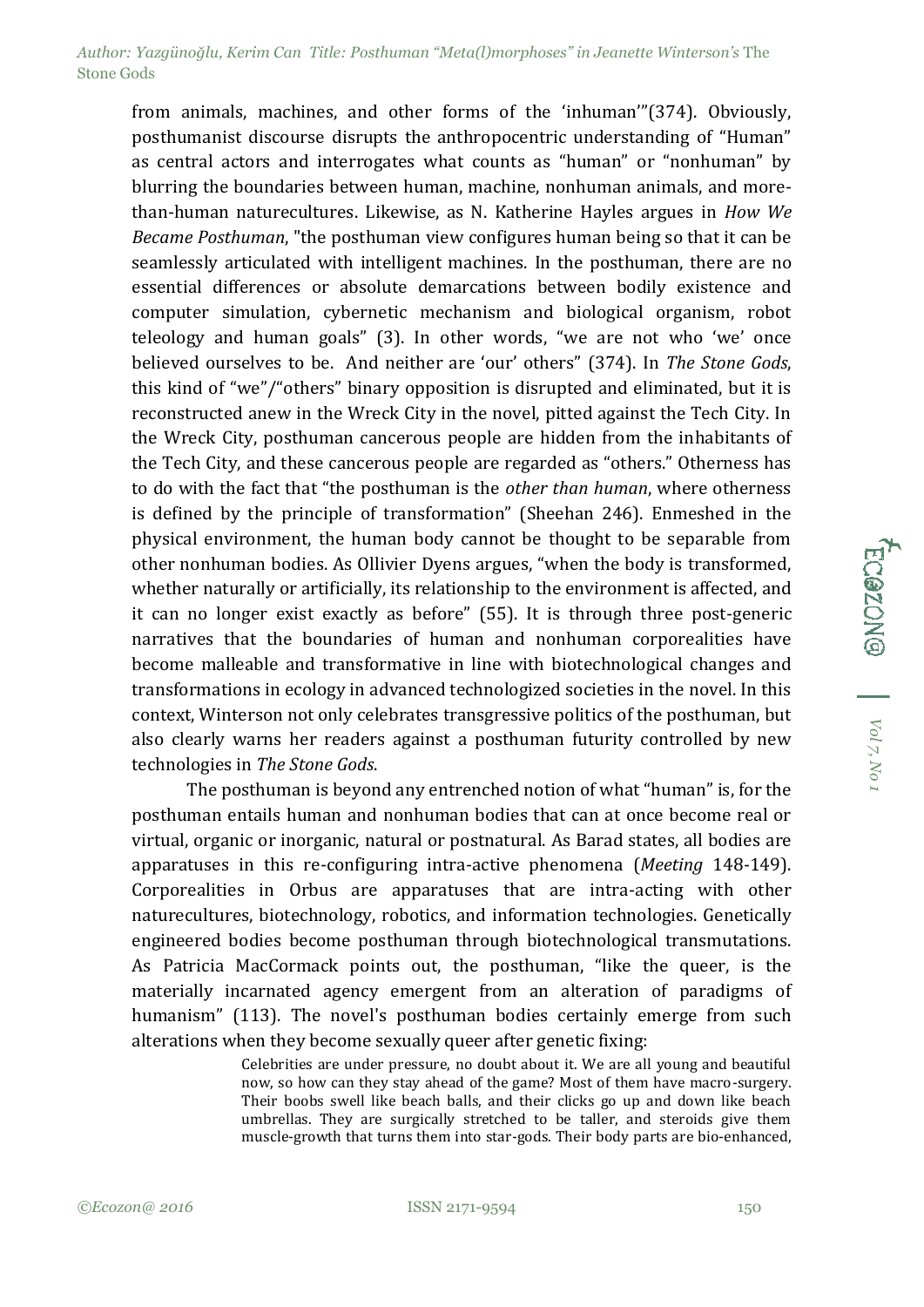and their hair can do clever things like change colour to match their outfits. (Winterson 19)

In fact, this genetically modified corporeality is also gendered according to the ideals of fashion promoted by the Central Power society. Male and female corporealities in this posthuman society are still objectified, sexualized, medicalized, programmed, controlled, oppressed, and technologically engineered. It is worth mentioning that male and female bodies here are seen as malleable things, easily fashioned according to a cultural ideal. Although transgressions of corporeal boundaries are significant for Winterson, "sameness" and "non-essence" of bodies might create a fixity depending on a false ideal. In this society, the cultural icon is a child, Little Senorita, who is a pop star. Little Senorita, who is twelve years old, is also fixed, and just like other children transforms nearly into a freak. Fixity is both an obsession and a fashion. For instance, Mrs. Mary McMurphy's husband wants her to be younger so as to have more enjoyable sex with her, and Billie/Billy goes to speak to her about genetic reversal. However, Billie/Billy is very cautious about genetic reversal: "Genetic reversal has strange effects on the body. The last time it was done, the reversal couldn't be contained, and the girl got younger and younger until she was a six-feet-tall six-month-old baby" (20). The narrator continues to reflect upon the situation: "I guess she has been Fixed at twenty-four. Now that everyone is young and beautiful, a lot of men are chasing girls who are just kids. They want something different when everything has become the same" (21). The sexualization of culture and children is widespread in this community where human corporeality turns out to be highly perverted, which the narrator underlines: "we're all perverts now" (22). When Billie/Billy visits Peccadillo to see Mr. McMurphy, she encounters "translucents," who are "see-through people" (22). The global crisis people witness is the genetic fixing:

> All men are hung like whales. All women are tight as clams below and inflated like lifebuoys above. Jaws are square, skin is tanned, muscles are toned, and no one gets turned on. It's a global crisis. At least, it's a crisis among the cities of the Central Power. The Eastern Caliphate has banned Genetic Fixing, and the SinoMosco Pact does not make it available to all its citizens, only to members of the ruling party and their favourites. (Winterson 22-23)

The narrator is against genetic fixing and cosmetic surgery, because it is through genetic tinkering and cosmetic surgery that bodies are modified according to the male gaze and posthuman desires. The modified corporealities of the perverts in Peccadillo are posthuman in this sense, since biotechnology is intermeshed with other bodies. It is noted that "sexy sex is now about freaks and children. If you want to work in the sex industry, you get yourself cosmetically altered in shape and size. Giantesses are back in business. Grotesques earn good money. Kids under ten are known as veal in the trade" (23). The gendered "monstrous" bodies of women are constructed according to the controlled biopower formations in this society. Female bodies become trans-corporeal, but they are by no means

FC@ZON@ | Vol<sub>7, No</sub>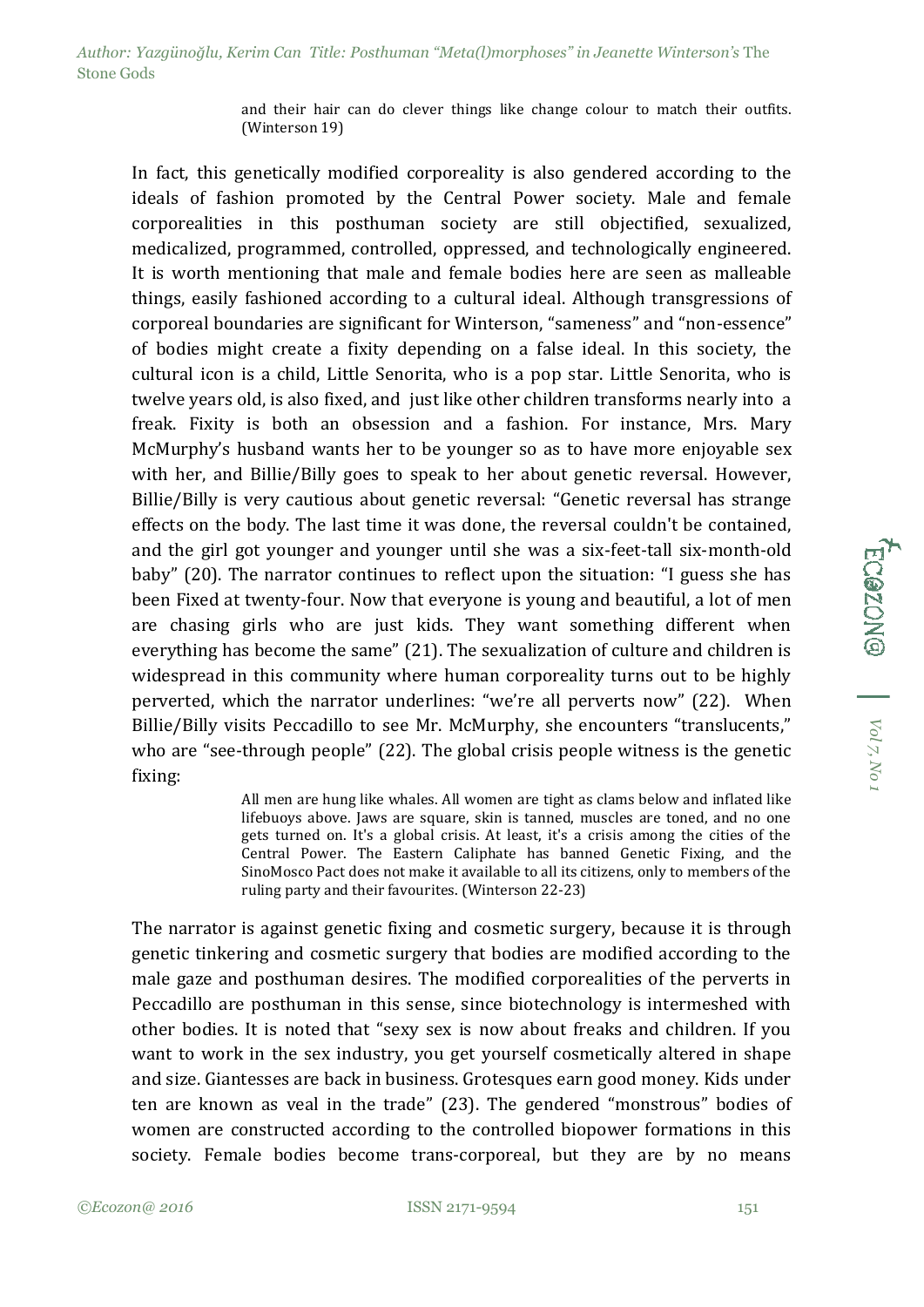subversive or transgressive in the feminist sense. Billie/Billy relates how he comes across a giant-woman as follows: "As I hurry across the floor, my way is barred by an enormous woman with one leg, hopping along on a diamond-studded crutch. I am on a level with her impressive breasts — more so, because where I would normally expect to find a nipple, I find a mouth. Her breasts are smiling, and so is she" (23). This biogenetically enhanced woman has a monstrous posthuman body, bringing the issue of sexuality to the surface in the novel. However, as an empowering tool for women, as Rosi Braidotti suggests, "[s]exuality [should be] simultaneously the most intimate and the most external, socially driven, powerdrenched practice of the self. As a social, symbolic, material, and semiotic institution, sexuality is singled out as the primary location of power in a complex manner that encompasses both macro and micro relations" ("Meta(l)flesh" 243). The sexual power of women, however, is diminished in Orbus through genetic reconstruction of women's bodies. As Luciana Parisi argues, "the bio-technological engineering of the body, the genetic design of life accelerates the recombination of different elements and the mutations of the body–sex by disclosing a new set of urgent questions about the relation between feminine desire and nature" (12). Winterson elaborates upon this argument of embodiment through a posthumanist narrative platform where Billie/Billy reflects upon the predicament of women:

> So this is the future: girls Fixed at eight years old, maybe ten, hopefully twelve. Or will they want women's minds in girls' bodies and go for genetic reversal?

> The future of women is uncertain. We don't breed in the womb any more, and if we aren't wanted for sex ... But there will always be men. Women haven't gone for little boys. Women have a different approach. Surrounded by hunks, they look for 'the ugly man inside'. Thugs and gangsters, rapists and wife-beaters are making a comeback. They may smile like beach-boys, but they are pure shark. So this is the future. F is for Future. (Winterson 26)

The ambiguous situation of women is recontextualized by Winterson in her posthumanist scenario. For example, the desire to transgress the boundaries and limits of the flesh is unsatisfactory, for the system sees woman and children as fetishized and commodified objects, thus making female bodies quite "docile." Billie/Billy observes: "I am beginning to feel justifiable paranoia. I look around for the cameras, not that you can ever see them. I am being watched, but that isn't strange. That's life. We're all used to it. What is strange is that I feel I am being watched. Staked out. Observed. But there's no one there" (29-30). This kind of biopower oppresses and controls various corporealities through surveillance, that is, "the satellite system that watches us more closely than God ever did" (31). Nevertheless, in the posthuman world of Orbus, human and nonhuman bodies do not lose their agential performativity, effectivity, and vitality in their ongoing new materializations. Yet, even Billie/Billy cannot escape from posthuman materialization. She, for example, reveals her own corporeality when she talks about chip implantation: "my data-chip implant. Everything about me is stored just above my wrist" (33). This material-discursive practice has great impact on the posthuman subjectivity of Billie/Billy. Her flesh is not at all separable from the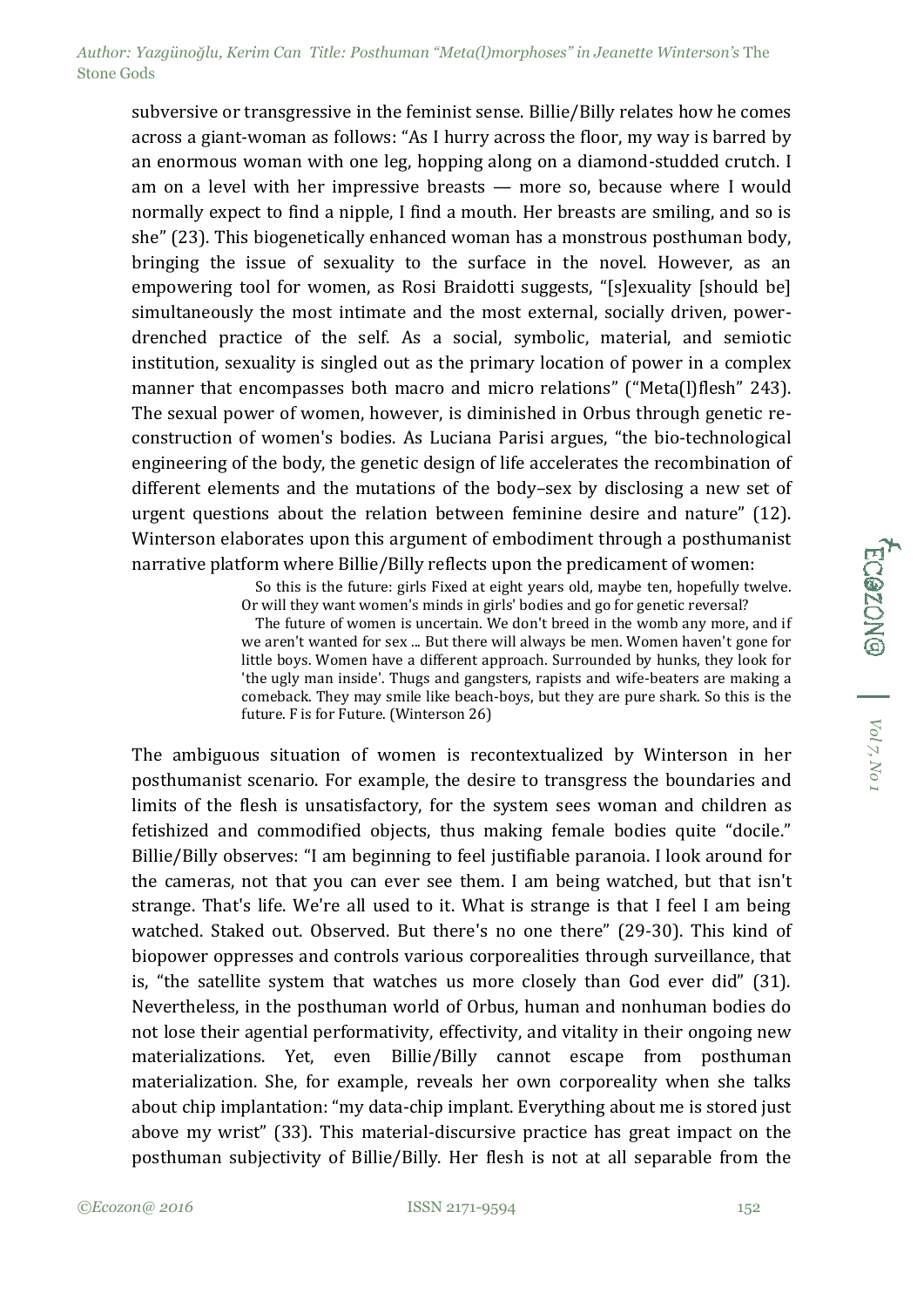material implant. They are co-constitutive, making her body truly posthuman, but not entirely robotic, as is the case with Spike, who is identified as a "robo sapiens" in the novel.

As a robo sapiens, Spike is evolving as a posthuman cyborg, thus "representing the hybrid natural-cultural, organic-technological, authenticartificial nature of the contemporary subject" (Hollinger 274). His material body is agential in terms of how it affects each body in trans-corporeal exchanges with other apparatuses, for "[t]he body is an interface, a threshold, a field of intersecting material and symbolic forces, it is a surface where multiple codes (race, sex, class, age, etc.) are inscribed; it is a cultural construction that capitalizes on energies of a heterogeneous, discontinuous, and affective or unconscious nature" (Braidotti, "Meta(l)flesh" 243). In the novel, posthuman bodies of people and robots alike are what Braidotti describes: "shot through with technologically-mediated social relations" (*Metamorphoses* 228). The posthuman body Winterson envisions is, thus, similar to Braidotti's description. The posthuman is "positioned in the spaces inbetween the traditional dichotomies, including the body-machine binary opposition. In other words, it has become historically, scientifically, and culturally impossible to distinguish bodies from their technologically-mediated extensions" (Braidotti, *Metamorphoses* 228). The posthuman body is not a fixed entity, but an interface of intensities, flows, exchanges, and movements through iterative intraactions within the material world. "The textualized flesh," Domna Pastourmatzi points out, "is abstract clay in the hands of writers and it is this very abstraction of the actual organic body in the creative but controlled lab-environment of fiction that permits the bloodless transition of human consciousness into a technologically contaminated posthuman existence" (213).

Creating a "literary posthumanism," Jeanette Winterson, in *The Stone Gods*, dexterously deals with such enfleshments in a circular text showing how posthuman "meta(l)morposes" can take place in a changing world. What remains to be asked, then, is whether the posthuman is "a utopian aspiration, a cautionary critique, [and] an evolutionary end-point" (Sheehan 245). The answer to this question is hidden in the environmental problem of toxicity in Orbus, where planetary toxicity is visibly intra-acting with human and nonhuman bodies. As a palpable example of trans-corporeal space, the posthuman body represented in the novel is also toxic. Trans-corporeality here signifies "the often unpredictable and unwanted actions of human bodies, non-human creatures, ecological systems, chemical agents, and other actors" (Alaimo, *Bodily* 282). The ramifications of these actions can be beneficial or deleterious, creating liminal spaces for human and nonhuman bodies. The "space-time of trans-corporeality," as Alaimo and Hekman contend, "is a site of both pleasure and danger – the pleasures of desire, surprise, and lively emergence, as well as the dangers of pain, toxicity, and death" (14). As Billie/Billy Crusoe observes, "[t]here's a red dust storm beginning, like spidermite, like ants, like things that itch and bite. No one has any idea where the red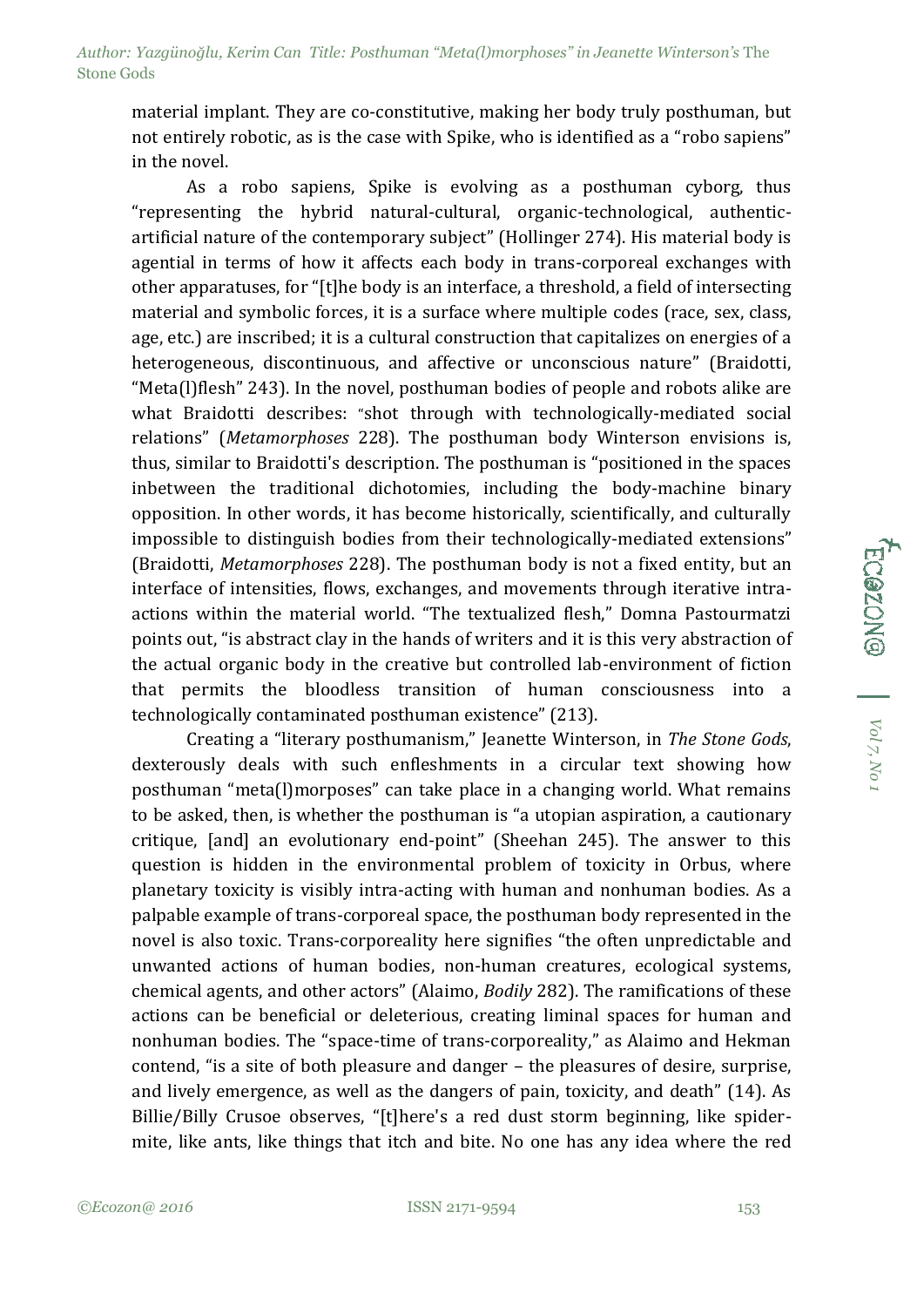dust is coming from, but it clogs the air-filtering systems, and since it started about two years ago, we are obliged to carry oxygen masks. This one might blow over or it might not" (30). The dust storm has an agency of its own, intra-acting with human bodies negatively. The "trans-corporeal subject," as Alaimo puts it, "is not so much situated, which suggests stability and coherence, but rather caught up in and transformed by myriad, often unpredictable material agencies" (*Bodily* 146). The flows and exchanges between human bodies and more-than-human environments manifest quite negatively in the dust storm, because it is through the red dust storm that human and nonhuman bodies become toxic. However, this is not the sole factor in reconfiguring human corporeality in relation to the physical environment in the narrative. Oxygen masks, for example, are vital prostheses for human bodies in Orbus, where there is always a "red-alert pollution warning" (37). Even though, as Manfred says below, technology has done so much for the benefit of the society in Orbus, the end-result could not be prevented:

> "We have the best weather-shield in the world. We have slowed global warming. We have stabilized emissions. We have drained rising sea levels, we have replanted forests, we have synthesized food, ending centuries of harmful farming practices," he glares at me again, "We have neutralized acid rain, we have permanent refrigeration around the ice-caps, we no longer use oil, gasoline, or petroleum derivatives." (Winterson 37)

This is significant in the sense that no matter how advanced technological solutions may be in interfering with the planetary life support systems, technology alone cannot save a dying planet that is on the brink of destruction, ironically by technological tampering with its ecosystem. Stacy Alaimo's trans-corporeal theory makes it clear that we intra-act with more-than-human natures positively and negatively by resorting to naturalcultural practices. In the age of the environmental crisis, with accelerating global warming, increasing levels of pollution, toxins, and radiation in landscapes, air, and water, it is crucial to highlight the idea that *The Stone Gods* reflects our posthuman predicament and global ecological imperilment. The focus in the novel is on the fact that "[w]e made ourselves rich polluting the rest of the world, and now the rest of the world is polluting us" (Winterson 37). The material self turns out to be irreversibly toxic under the trans-corporeal effects of poisonous substances killing the planet. So significant are the toxic, synthetic, and chemical substances that are an inseparable part of posthuman trans-corporeality that Billie/Billy observes pollution on the very streets: "On the streets everyone was wearing their pollution filters. Everyone had the glassy-eyed, good-looking look that is normal nowadays. Even in an airmask, people are concerned to look good. The State gives out masks on demand, but the smart people have their own designer versions" (44). Toxicity engulfs all forms of life in Orbus in a manner that leads to the destruction of the planet. Ecological imperilment, accordingly, frightens everybody in Orbus:

> The red dust is frightening. The carbon dioxide is real. Water is expensive. Bio-tech has created as many problems as it has fixed, but, but, we're here, we're alive, we're the human race, we have survived wars and terrorism and scarcity and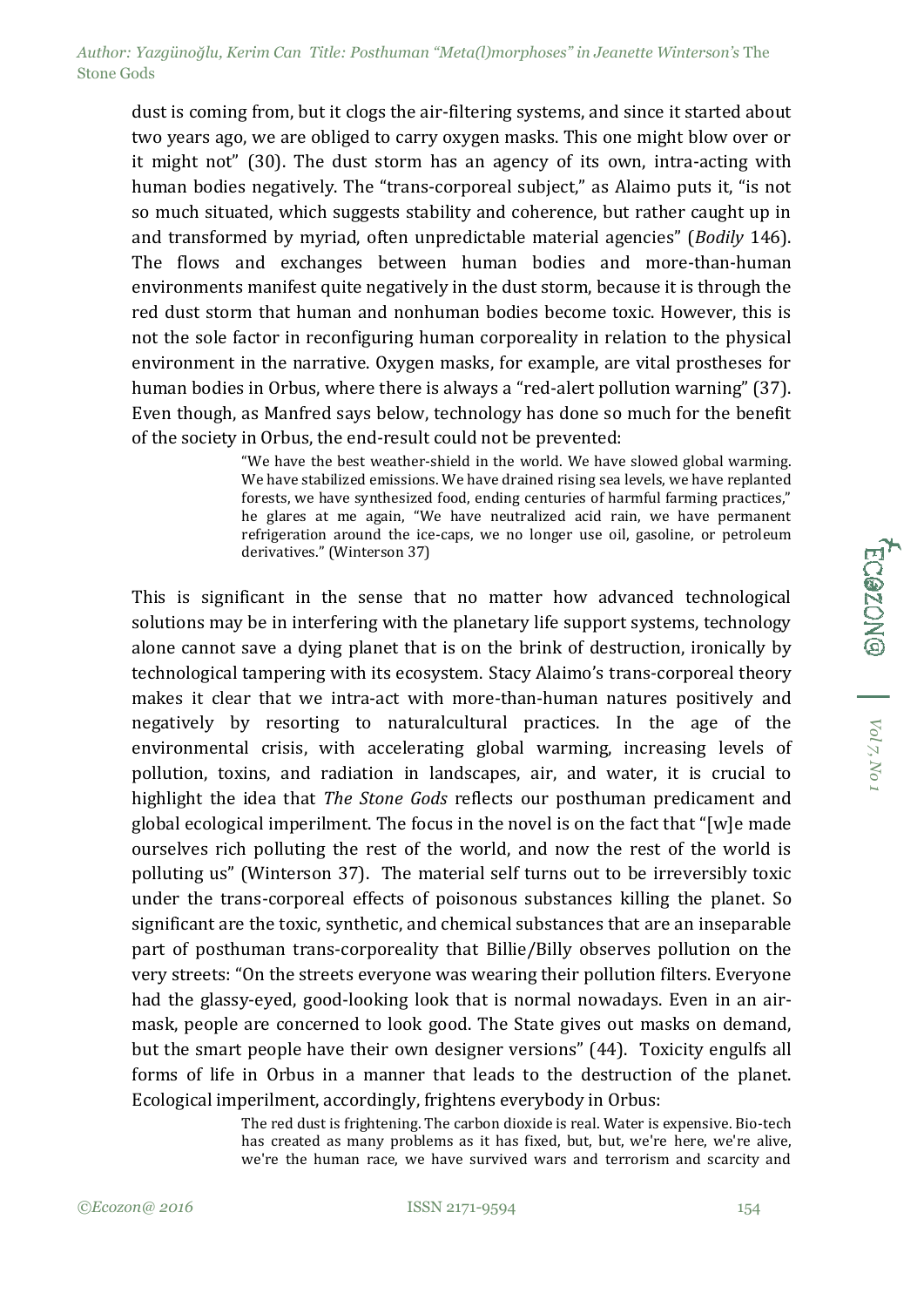global famine, and we have made it back from the brink, not once but many times. History is not a suicide note — it is a record of our survival. (Winterson 47)

Although biotechnology can partially solve the problems people encounter in their quotidian lives, they cannot prevent the toxic atmosphere of Orbus from affecting everyone and everything lethally. Therefore, Orbus becomes destitute, and the Central Power starts searching for a new colonizable planet. Subsequently, the Central Power finds verdant Planet Blue, which is suitable for human life. As Sonya Andemahr suggests, "the novel is informed by Winterson's concerns about our relationship with the environment. It develops her major themes of 'displacement, searching, and longing' in a new social context" (*Jeanette* 151). Billie/Billy, Spike, as a female robo sapiens, and Mrs. McMurhpy, are sent to Planet Blue with captain Handsome, who likens it to Orbus. He calls it the "white planet":

> "The white planet was a world like ours," said Handsome, "far, far advanced. We were still evolving out of the soup when the white planet had six-lane highways and space missions. It was definitely a living, breathing, working planet, with water and resources, cooked to cinders by CO2, They couldn't control their gases. Certainly the planet was heating up anyway, but the humans, or whatever they were, massively miscalculated, and pumped so much CO2 into the air that they caused irreversible warming. The rest is history." (Winterson 67-68)

In a way, the author highlights what Val Plumwood poignantly suggests: "It seems increasingly possible that many of those now living will face the ultimate challenge of human viability, reversing our species' drive towards destroying our planetary habitat" (32). The situation of the destitute Orbus displays the concern. Vital as it might be, human beings make the same mistake continuously throughout *The Stone Gods*. In the second part of the novel, Easter Island, the islanders also do so. The islanders destroy their once pristine and verdant environment to construct stone gods. In the third and fourth parts, Post-War 3 and Wreck City, after the nuclear destruction, the corporate states make the same mistake, which Plumwood touches upon. The mistake is recurrent everywhere irrespective of ecosystems. The text, hence, highlights the posthuman predicament of humans who have become experts in turning their bodies and the environment into toxic places.

Judith Butler, in *Undoing Gender*, argues that she "would like to start, and to end, with the question of the human, of who counts as the human, and the related question of whose lives count as lives, and with a question that has preoccupied many of us for years: what makes for a grievable life?" (17-18). In order to answer such a question , one has to identify, first, who or what can be regarded as "human" or "nonhuman" or "inhuman" or "posthuman" or "subhuman" or "pre-human." The question is so problematic that Winterson scrutinizes it throughout *The Stone Gods*. In this context, posthuman toxic bodies emerge in the fourth part, Wreck City. Wreck City exemplifies the radioactive situation of Post-3 War, the postnuclear holocaust, the deleterious effects of atomic bombs, and the dehumanization of toxic mutants. In the third part of the novel, Tech City, like the one in Orbus, is seen as safe, for it is also technologically advanced. Tech City is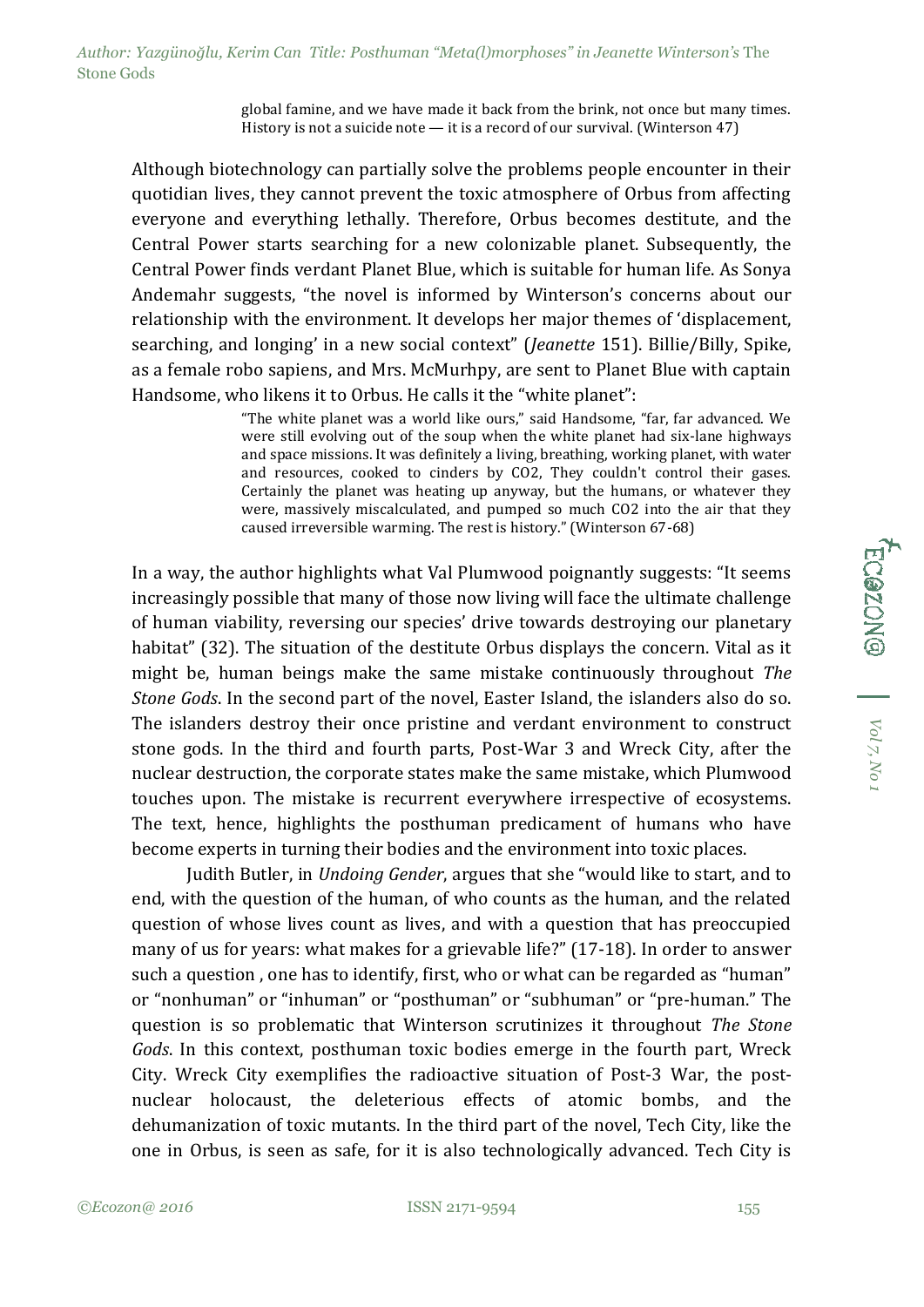governed by a global corporate named MORE. Billie and Spike in Orbus spatially and temporally re-emerge in Post-3 War and Wreck City. Billie visits Wreck City: "Wreck City is a No Zone — no insurance, no assistance, no welfare, no police. It's not forbidden to go there, but if you do, and if you get damaged or murdered or robbed or raped, it's at your own risk. There will be no investigation, no compensation. You're on your own" (179). Obviously, Wreck City is highly risky. The community in Wreck City is rendered as a "trans-corporeal risk society," since it is difficult to live without being exposed to the poisoned environment. As Billie observes, "[t]he fires never go out, smouldering with a molten half-life, the wind blowing ash and flakes of metal into your clothes and hair" (180). Billie and Spike come across a man called Friday, who lives in Wreck City as a trans-corporeal subject. The trio talk about The Unknown: "'What's in the Unknown?' 'If I could tell you that, it would be Known, wouldn't it? It's radioactive. It's re-evolving. It's Life after Humans, whatever that is, but you know what? It can't be so much worse, can it?'" (188). In The Unknown, there are "ultimate others," mutant beings isolated from those in Tech City. So, there is a conflict between mutated/toxic beings and those who are unaffected. In Wreck City, Billie experiences the toxicity first hand:

> In front of me, barring my way, was a petrified forest of blackened and shocked trees, silent, like a haunted house. I moved towards it, frightened of what I would find, with an instinct for danger that only happens when there really is danger.

> I moved through the first rows of trees. Their bark had a coating  $-$  like a laminate. Further in, deeper, I could see that these trees were glowing. Was this place radioactive?

> Underfoot was soggy, not mossy soggy, not waterlogged, but like walking on pulped meat. It wasn't only that the forest was silent — no bird noise, animal sound, tree cracking, it was that I had become silent. (Winterson 191)

Due to the poisoned environment, the forest is putrefied and totally radioactive. It is obvious that "[t]he soil itself was poisoned" (201), making the flows between human and nonhuman bodies completely toxic. As Friday points out, you are

> [p]art of it. They don't patrol it here because they hope it will kill us all. If you can't nuke your dissidents, the next best thing is to let the degraded land poison them. But it's not quite happening like that. A lot of us have been sick, a lot of us have died, but it's changing. Something is happening in there. I've been in with a suit. There's life - not the kind of life you'd want to get into bed with, or even the kind of life you'd want to find under the bed, but life. Nature isn't fussy. (Winterson 192)

Billie enters the Dead Forest, which is "like walking into a corpse, only the corpse wasn't dead" (200). In such a"trans-corporeal landscape," to quote Alaimo, the body of Billie and the forest become material-discursive sites where "institutional and material power swirl together" (*Bodily* 48). The trans-corporeality of the forest is of great significance in understanding the nature of posthuman toxic bodies, which are both alive and dead. In her encounter with toxic mutants, Billie observes:

> Here I am, and the wood is glowing. Ahead of me there's something moving. I speeded up to follow it, cutting through the lines of black trunks, and after about ten minutes, I came to spaces where the trees had been cleared or cleared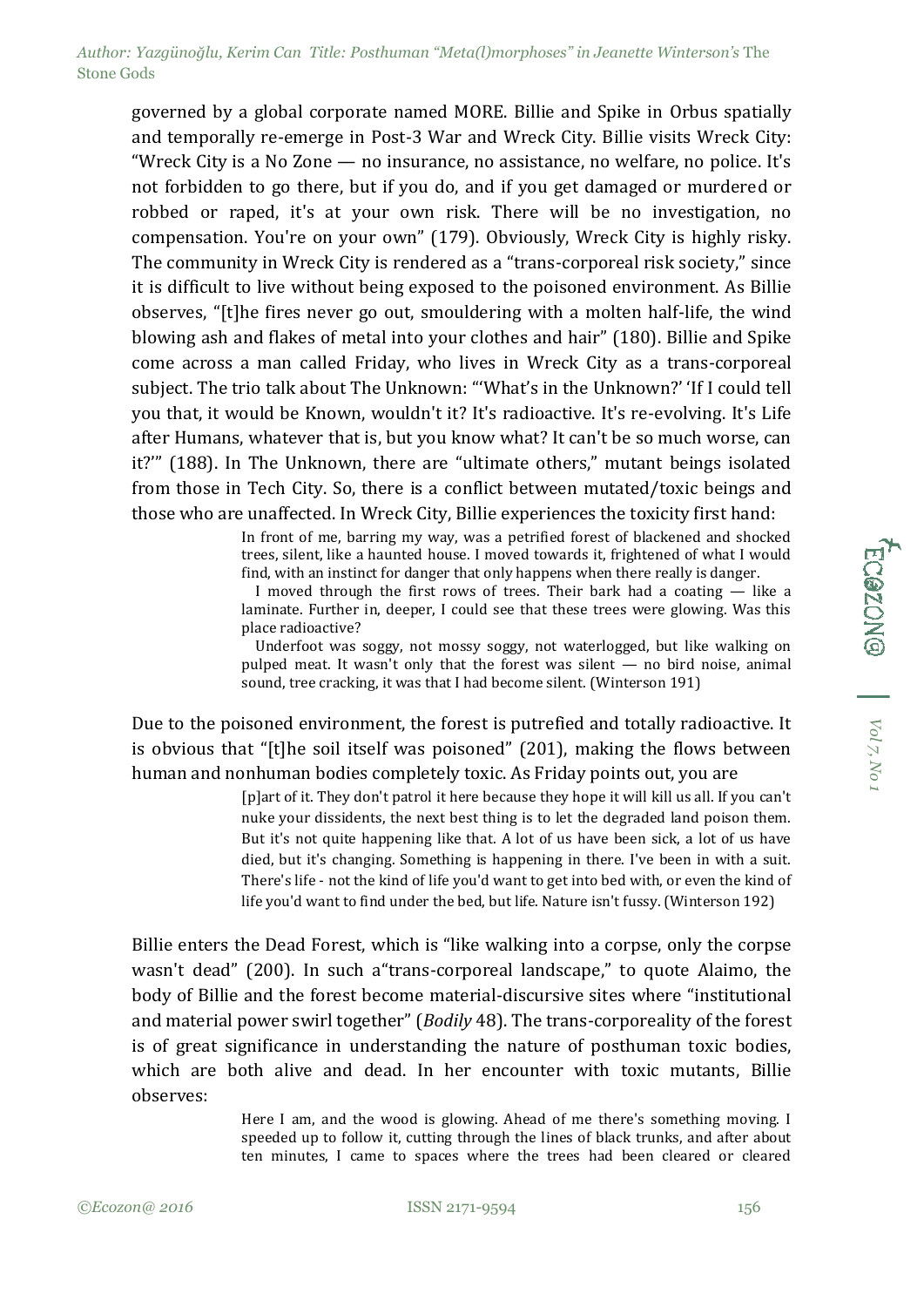themselves, and pushing out of the ground were small, stunted leaves with anaemic yellow stems. Feeding on the leaves and stems were five or six rabbit-like animals — hairless, deformed, one with red weals on its back. They ran away when they saw me. Movement again. I turned, followed further, and then I saw it — saw them. A boy and a girl. Perhaps. Holding hands, barely dressed, both with rags tied round their bodies. The boy was covered with sores, the girl had no hair. (Winterson 201-2)

Both human and nonhuman animals are affected by destructive radioactivity. When Billie meets deformed beings, "ultimate others" in the Dead Forest, we are reminded of the crucial significance of what Alaimo defines as "the movement across – time, across place, across species, across bodies, across scale,"and "the human as a site of emergent material intra-actions inseparable from the very stuff of the rest of the world" (*Bodily* 156). This enables us to think about our responsibility and accountability towards other human or nonhuman naturecultures in the world. The novel's questioning of our destructive practices and mindset opens up a new space for challenging the deep-rooted understandings of humanist utilitarian ethics that leave behind "others," including women, people of color, nonhuman animals, and queer people. MORE tries to hide the truth from the "normal" people of Tech City. Friday talks to Billie about this issue:

"You'll get sick if you go in there," he said.

"People are sick in there," I said. "I saw two children. We have to help them."

He shook his head. "We can't. They're *toxic radioactive mutants*. They won't live long. It's Tech City's big secret, one of them anyway. The incurables and the freaks are all in there. They feed them by helicopter. A lot of women gave birth just after the War finished. No one knew what would happen to the babies — well, now we do. Those are kids from nuclear families." (Winterson 203; emphasis added)

The text asks repeatedly who can be counted as human or inhuman. Can we consider these toxic radioactive mutants human beings? As Butler asks, are these lives grievable? In the light of posthuman environmental ethics, whether they are human or nonhuman does not matter at all. As Andermahr remarks, "all Winterson's work revolves around this central tension between responsibility and freedom, weight and weightlessness, commitment and restless desire" (*Jeanette* 29-30). In this context, Winterson puts a great emphasis on accountability and culpability. Although it seems that Winterson attaches greater importance to the "human" in the novel, the very notion of the human is always already posthuman. Hence, Winterson's attitude is ambiguous. However, MORE, which does not see itself as responsible for what it has done, perceives them as subhuman. In this sense, radioactive mutants are dehumanized. Crucial to their dehumanization is the description given in the narrative:

> They lived in the Dead Forest. They were the bomb-damage, the enemy collateral, the ground-kill, blood-poisoned, lung-punctured, lymph-swollen, skin like dirty tissue paper, yellow eyes, weal-bodied, frog-mottled, pustules oozing thick stuff, mucus faces, bald, scarred, scared, alive, human.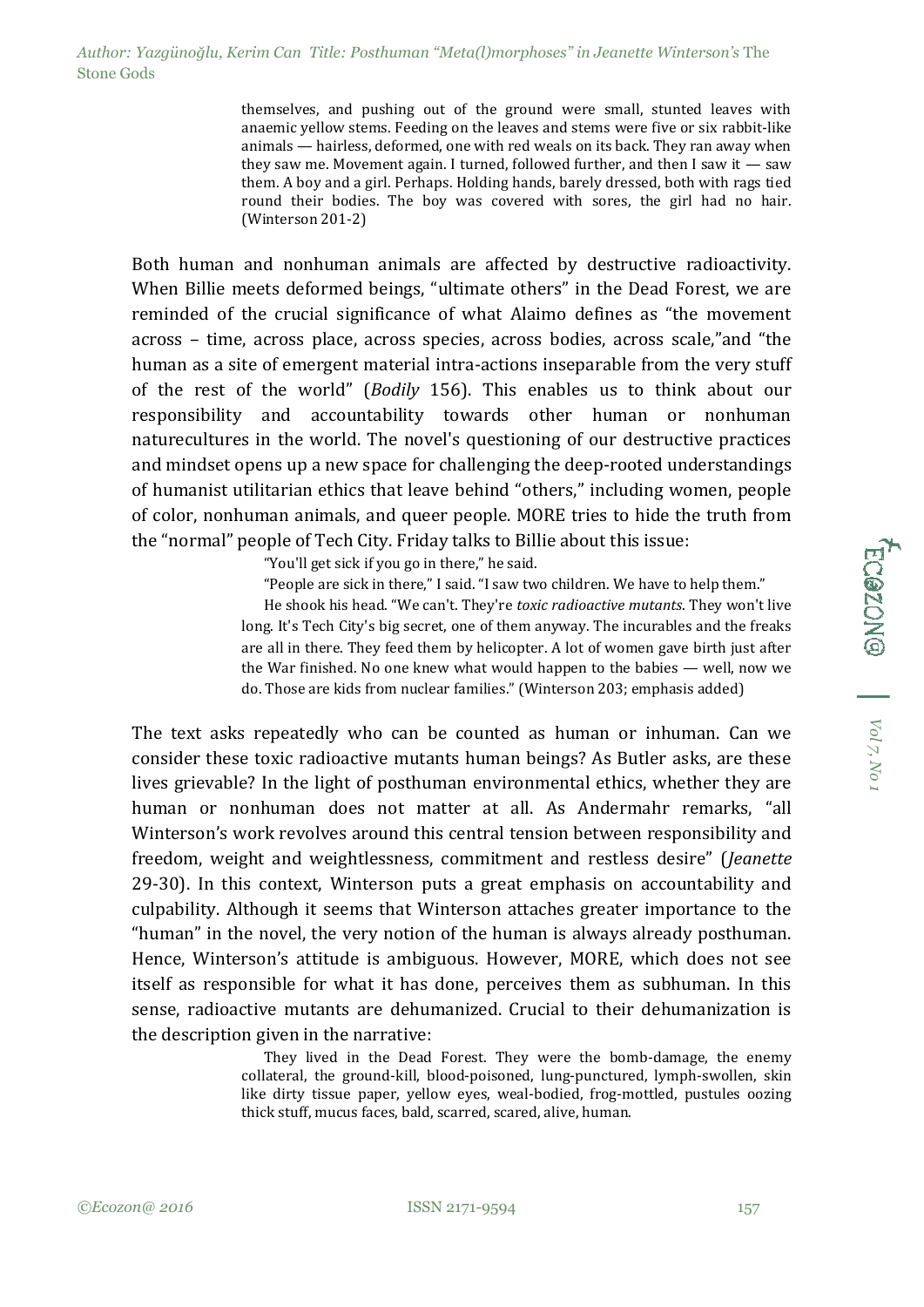They bred, crawled out their term, curled up like ferns, died where they lay, on radioactive soil. Some could speak, and spat blood, each word made out of a blood vessel. […]

There were children holding hands  $-$  or what stumps and stray fingers they had for hands — limping club-footed, looking up from the hinge or their necks, uncertain of their heads, wrong-sized, misshapen, an ear missing, a nose splayed back to a pair of nostril holes. Some no holes at all. Breathe through your mouth like a panting animal — pursued, lost, find a hole, live there, rot there.

There were women, traces of finery, traces of pride, a necklace saved from the smash, the sleeve of a blouse, fastened on one arm. A woman, breasts open, the nipples eaten by cancer, the soft inside exposed, raw pink. (Winterson 232-233)

Their cancerous bodies, materially intra-acting with other nonhuman ones, are part of the newly evolving phenomena of radioactive toxicity here. They are not at all independent. Enmeshed in the toxic landscape, their bodies are transcorporeally inseparable from other toxic naturecultures. Indeed, they are both postnatural and posthuman becomings. These grievable lives show us the destructiveness of nuclear weaponry and dehumanization of the (post)human:

> There were men, skin so burned that the muscles underneath were on show like an anatomy textbook: deltoid, rhomboid, trapezius, veins leaking like a crucifixion. A man with skin to his knee and not beyond — a skeleton walk, a thing dug up from the grave, but not dead, alive. Human. (Winterson 233)

Winterson draws our attention to the fact that regardless of what they are or who they are, these radioactive mutants are "Human." She is concerned with anthropogenic devastations of not only environments but also human beings: "What if we really do keep making the same mistakes again and again, never remembering the lessons to learn but never forgetting either that it had been different" (105). In every part of *The Stone Gods*, the mistake is recurrent. What is considerable is that "[p]erhaps the universe is a memory of our mistakes" (106). Winterson also indicates how human mistakes pose varied risks that might have irreversible effects on our daily lives. From global warming to nuclear destruction, human beings are part of the problem caused by their irresponsible behavior towards the environment and all life forms. This predicament raises striking questions about politics, biotechnology, society, and bodies in the narrative. The text itself aims at raising ecological awareness about the environment and the hazardous repercussions of human mistakes. Indeed, *The Stone Gods* undergirds "a posthuman environmentalism of co-constituted creatures, entangled knowledges, and precautionary practices" (Alaimo, *Bodily* 146). In this regard, the novel is both edifying and thought-provoking. As Alaimo and Hekman suggest, "thinking through the co-constitutive materiality of human corporeality and nonhuman natures offers possibilities for transforming environmentalism itself" (9). *The Stone Gods*, in this sense, would open up novel avenues for reconfiguring the prevalent orthodox views about the material world and bodily natures.

Submission received 8 June 2014 Revised version accepted 14 March 2016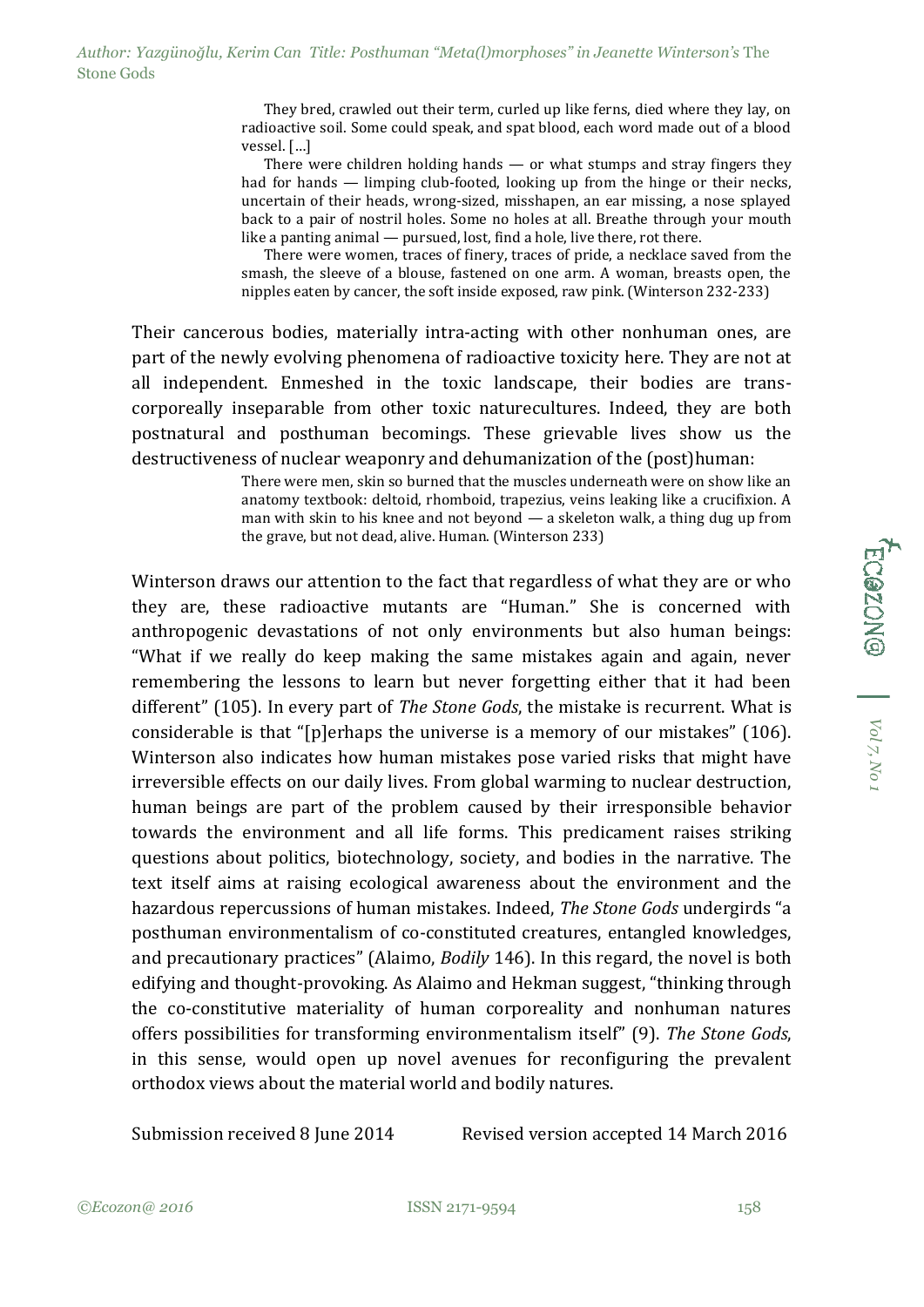*Author: Yazgünoğlu, Kerim Can Title: Posthuman "Meta(l)morphoses" in Jeanette Winterson's* The Stone Gods

## **Works Cited**

- Alaimo, Stacy. *Bodily Natures: Science, Environment, and the Material Self*. Bloomington and Indianapolis: Indiana UP, 2010. Print.
- ---, and Susan Hekman, eds. "Introduction: Emerging Models of Materiality in Feminist Theory." *Material Feminisms*. Bloomington: Indiana UP, 2008.1-19. Print.
- ---. "New Materialisms, Old Humanisms, or, Following the Submersible." *Nora* 19.4 (2011): 280-284. Print.
- Andermahr, Sonya. "Cyberspace and the Body: Jeanette Winterson's *The Power Book*." *British Fiction of the 1990s*. Ed. Nick Bentley. London and New York: Routledge, 2005. 108-122. Print.
- ---. *Jeanette Winterson*. Basingstoke: Palgrave, 2009. Print.
- Badmington, Neil. "Posthumanism." *The Routledge Companion to Literature and Science*. Ed. Bruce Clarke and Manuela Rossini. London and New York: Routledge, 2011. 374-384. Print.
- Barad, Karen. *Meeting the Universe Halfway: Quantum Physics and the Entanglement of Matter and Meaning*. Durham: Duke UP, 2007. Print.
- ---. "Posthumanist Performativity: Toward An Understanding of How Matter Comes to Matter." Alaimo and Hekman. 120-154. Print.
- ---. "Nature's Queer Performativity." *Qui Parle* 19.2 (2011): 121-158. *JSTOR*. Web. 26 Nov. 2011.
- Bennett, Jane. *Vibrant Matter: A Political Ecology of Things*. Durham & London. Duke UP, 2010. Print.
- Braidotti, Rosi. "Meta(l)flesh." *The Future of Flesh: A Cultural Survey of the Body*. Eds. Z. Detsi-Diamanti, K. Kitsi-Mitakaou and E. Yiannopoulou. Basingstoke: Palgrave Macmillan, 2009. 241-262. Print.
- ---. *Metamorphoses: Towards a Materialist Theory of Becoming*. Cambridge, Malden: Polity, 2008. Print.
- Butler, Judith. *Undoing Gender*. New York: Routledge, 2004. Print.
- Coole, Diana and Samantha Frost, eds. "Introducing the New Materialisms." *New Materialisms: Ontology, Agency, and Politics.* Durham: Duke UP, 2010. 1-43. Print.
- Dyens, Ollivier. *Metal and Flesh: The Evolution of Man: Technology Takes Over*. Trans. Evan J. Bibbee and Ollivier Dyens. Massachusetts: MIT P, 2001. Print.
- Grosz, Elizabeth. *Volatile Bodies: Toward a Corporeal Feminism*. Bloomington and Indianapolis: Indiana UP, 1994. Print.
- Hayles, N. Katherine. *How We Became Posthuman: Virtual Bodies in Cybernetics, Literature, and Informatics*. Chicago and London: U of Chicago P, 1999. Print.
- Hauskeller, Michael, Thomas D. Philbeck and Curtis D. Carbonell, eds. "Posthumanism in Film and Television." *The Palgrave Handbook of*